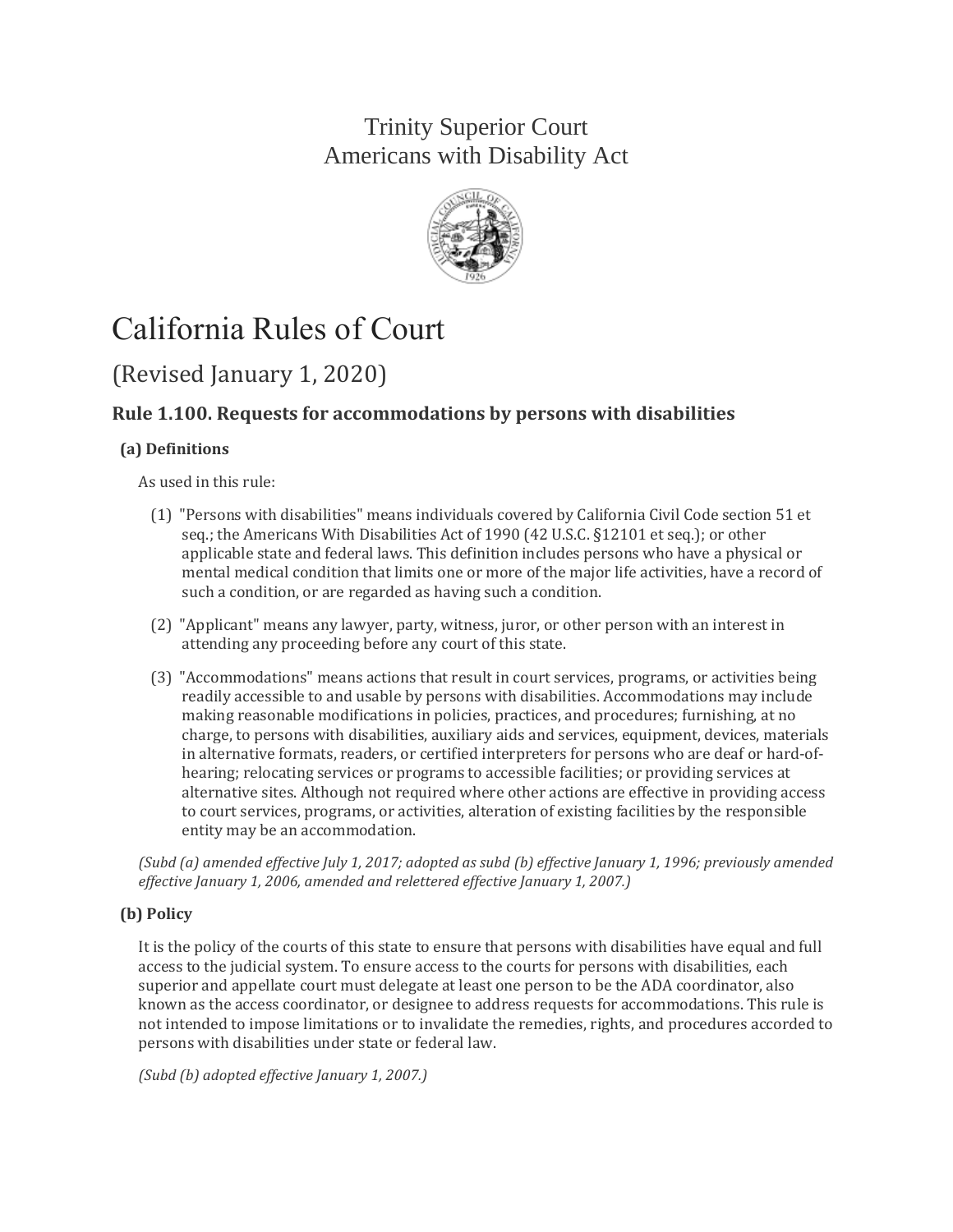#### **(c) Process for requesting accommodations**

The process for requesting accommodations is as follows:

- (1) Requests for accommodations under this rule may be presented ex parte on a form approved by the Judicial Council, in another written format, or orally. Requests must be forwarded to the ADA coordinator, also known as the access coordinator, or designee, within the time frame provided in (c)(3).
- (2) Requests for accommodations must include a description of the accommodation sought, along with a statement of the medical condition that necessitates the accommodation. The court, in its discretion, may require the applicant to provide additional information about the medical condition.
- (3) Requests for accommodations must be made as far in advance as possible, and in any event must be made no fewer than 5 court days before the requested implementation date. The court may, in its discretion, waive this requirement.
- (4) The court must keep confidential all information of the applicant concerning the request for accommodation, unless confidentiality is waived in writing by the applicant or disclosure is required by law. The applicant's identity and confidential information may not be disclosed to the public or to persons other than those involved in the accommodation process. Confidential information includes all medical information pertaining to the applicant, and all oral or written communication from the applicant concerning the request for accommodation.

*(Subd (c) amended effective July 1, 2017; previously amended effective January 1, 2006, and January 1, 2007.)*

#### **(d) Permitted communication**

Communications under this rule must address only the accommodation requested by the applicant and must not address, in any manner, the subject matter or merits of the proceedings before the court.

*(Subd (d) amended effective January 1, 2006.)*

#### **(e) Response to accommodation request**

The court must respond to a request for accommodation as follows:

- (1) In determining whether to grant an accommodation request or provide an appropriate alternative accommodation, the court must consider, but is not limited by, California Civil Code section 51 et seq., the provisions of the Americans With Disabilities Act of 1990 (42 U.S.C. § 12101, et seq.), and other applicable state and federal laws.
- (2) The court must promptly inform the applicant of the determination to grant or deny an accommodation request. If the accommodation request is denied in whole or in part, the response must be in writing. On request of the applicant, the court may also provide an additional response in an alternative format. The response to the applicant must indicate:
	- (A) Whether the request for accommodation is granted or denied, in whole or in part, or an alternative accommodation is granted;
	- (B) If the request for accommodation is denied, in whole or in part, the reason therefor;
	- (C) The nature of any accommodation to be provided;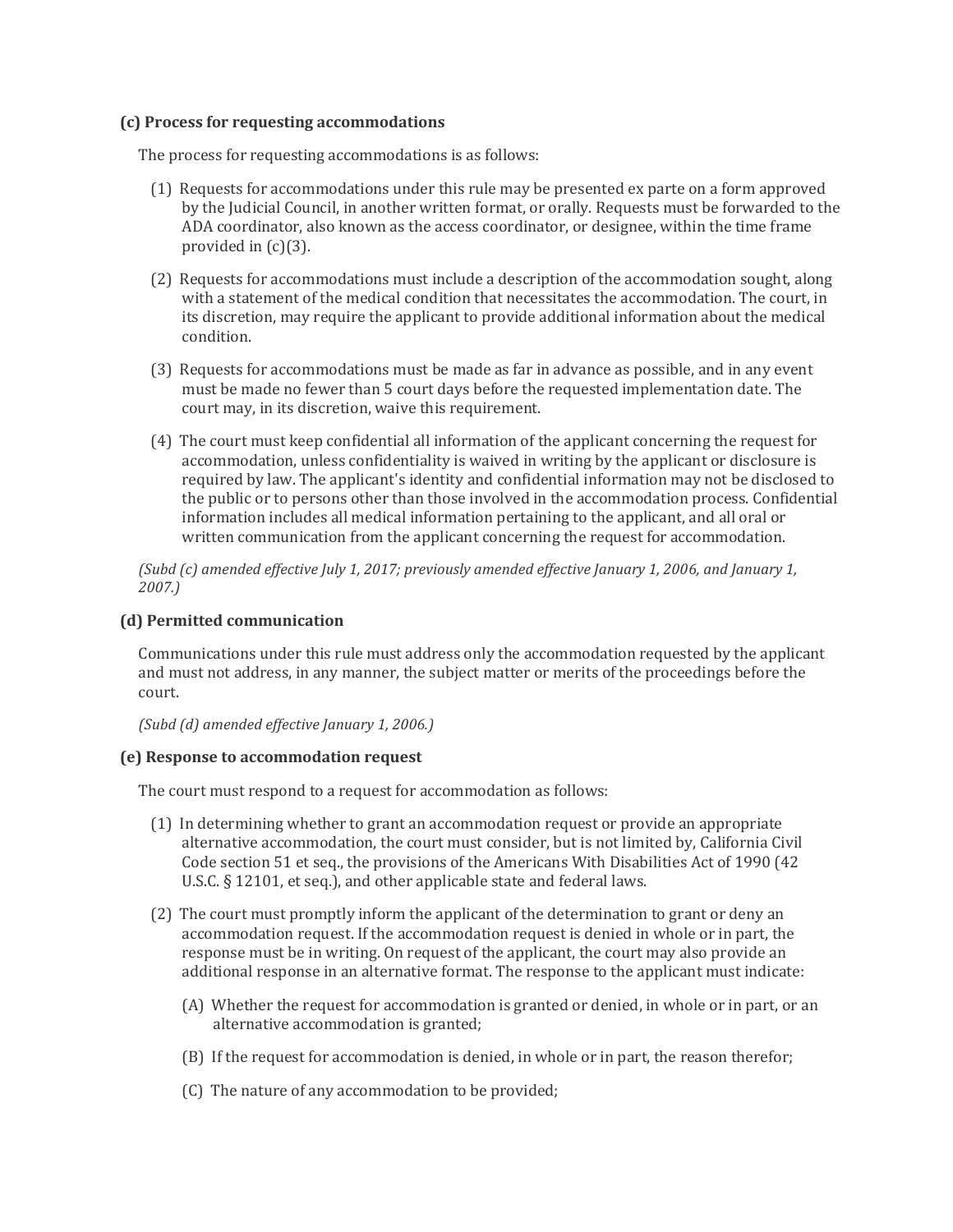- (D) The duration of any accommodation to be provided; and
- (E) If the response is in writing, the date the response was delivered in person or sent to the applicant.

*(Subd (e) amended effective January 1, 2010; previously amended effective January 1, 2006, and January 1, 2007.)*

#### **(f) Denial of accommodation request**

A request for accommodation may be denied only when the court determines that:

- (1) The applicant has failed to satisfy the requirements of this rule;
- (2) The requested accommodation would create an undue financial or administrative burden on the court; or
- (3) The requested accommodation would fundamentally alter the nature of the service, program, or activity.

*(Subd (f) amended effective January 1, 2007; previously amended effective January 1, 2006.)*

#### **(g) Review procedure**

- (1) If the determination to grant or deny a request for accommodation is made by nonjudicial court personnel, an applicant or any participant in the proceeding may submit a written request for review of that determination to the presiding judge or designated judicial officer. The request for review must be submitted within 10 days of the date the response under (e)(2) was delivered in person or sent.
- (2) If the determination to grant or deny a request for accommodation is made by a presiding judge or another judicial officer, an applicant or any participant in the proceeding may file a petition for a writ of mandate under rules 8.485-8.493 or 8.930-8.936 in the appropriate reviewing court. The petition must be filed within 10 days of the date the response under (e)(2) was delivered in person or sent to the petitioner. For purposes of this rule, only those participants in the proceeding who were notified by the court of the determination to grant or deny the request for accommodation are considered real parties in interest in a writ proceeding. The petition for the writ must be served on the respondent court and any real party in interest as defined in this rule.
- (3) The confidentiality of all information of the applicant concerning the request for accommodation and review under  $(g(1)$  or  $(2)$  must be maintained as required under  $(c)(4)$ .

*(Subd (g) amended effective January 1, 2010; previously amended effective January 1, 2006.)*

#### **(h) Duration of accommodations**

The accommodation by the court must be provided for the duration indicated in the response to the request for accommodation and must remain in effect for the period specified. The court may provide an accommodation for an indefinite period of time, for a limited period of time, or for a particular matter or appearance.

*(Subd (h) amended effective January 1, 2006.)*

*Rule 1.100 amended effective July 1, 2017; adopted as rule 989.3 effective January 1, 1996; previously amended effective January 1, 2006; previously amended and renumbered effective January 1, 2007; previously amended January 1, 2010.*